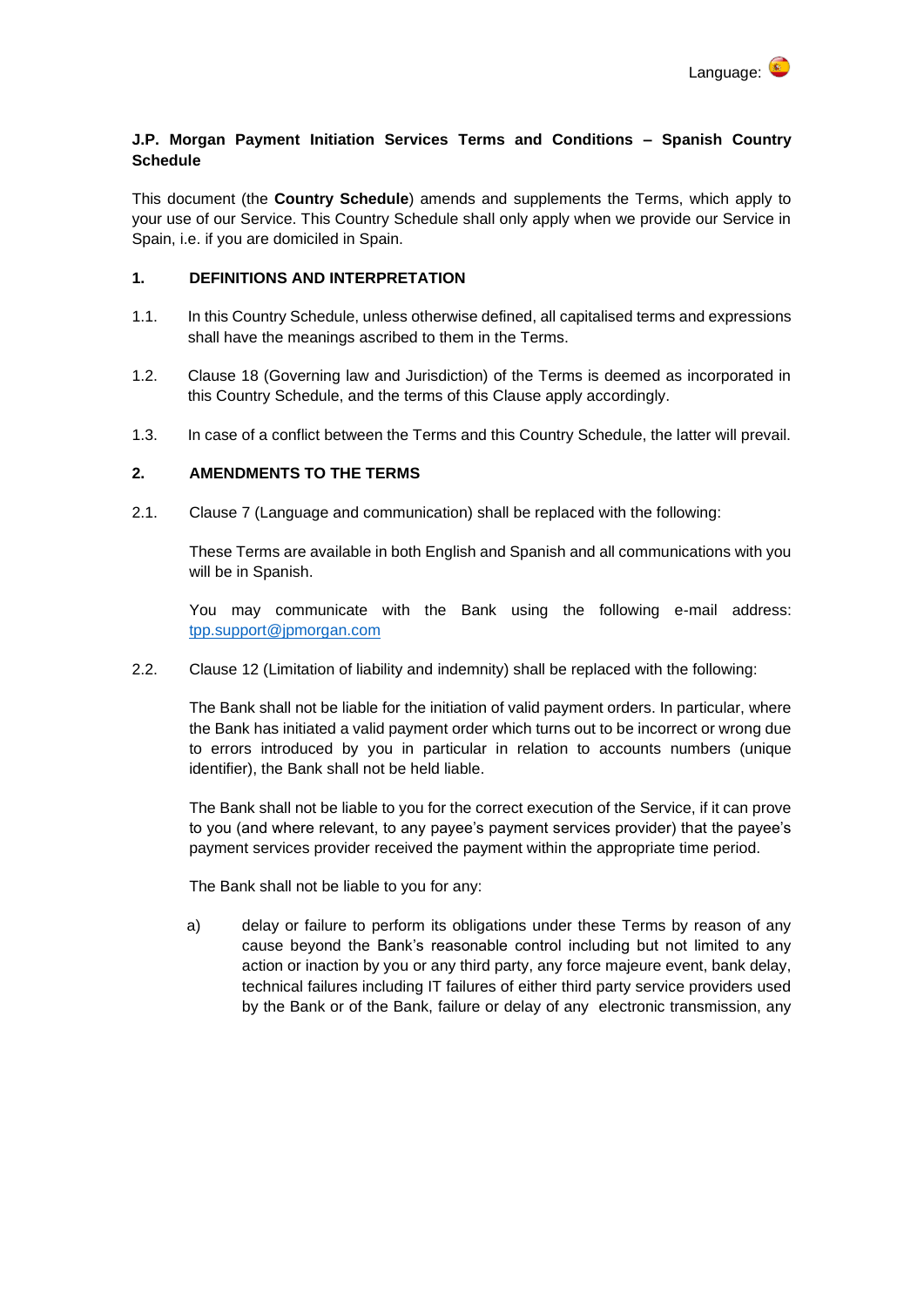

accident, emergency, act of god, pandemics or any abnormal or unforeseeable circumstances;

- b) losses (such as loss of profits or opportunity) you may incur as a result of the Bank failing to perform its duties under these Terms; or
- c) losses as a result of a requirement imposed on the Bank by domestic or foreign laws and regulations or orders, judgments of instructions by domestic or foreign public authorities including courts.

You are responsible for all liabilities, financial or otherwise, incurred by the Bank or a third party caused by or arising out of your breach of these Terms and your use of the Services. You agree to reimburse the Bank, or a third party for any and all such liability, to the extent not prohibited by applicable law.

Nothing in these Terms shall operate to exclude liability for wilful misconduct or gross negligence or for any liability that cannot be excluded or amended by law.

To the extent permitted by applicable law, the Bank is not liable, and you agree not to hold it responsible, for any damages or losses resulting directly or indirectly from:

- d) your inability to use the Services for whatever reason;
- e) delays or disruptions in the Services;
- f) glitches, bugs, errors, or inaccuracies of any kind in the Services;
- g) the content, actions, or inactions of third parties;
- h) a suspension or other action taken with respect to the Services;
- i) your need to modify practices, content, or behaviour, or your loss of or inability to do business, as a result of changes to these Terms or the Bank's policies; or
- j) illegal actions and operations of third persons performed using counterfeited and/or illegal documents or illegally received data.
- 2.3. Clause 16 (Complaints) shall be replaced with the following:

If you have a complaint about the Service, please tell us so that we can investigate the circumstances for you. Your complaints are to be sent to J.P. Morgan SE - Luxembourg Branch, attention. Operational Oversight, European Bank & Business Center, 6 Route de Trèves, Senningerberg, L-2633, Luxembourg, Fax No.: +352 462685 316, Email Address: [tpp.support@jpmorgan.com.](mailto:tpp.support@jpmorgan.com) In any event, the complaints must clearly indicate your contact details and include a brief description of the reason for the complaint.

We will aim to deal quickly and fairly with any complaints you have about the Service in accordance with our obligations under applicable law. We shall deal with any complaints in accordance with our complaints procedure, which can be found under section "Consumer Queries and Complaints Procedure" in this document. The main features of this complaints handling procedure are as follows: the first step is for you to address your complaint to us via the contact channels mentioned in the previous paragraph. All complaints are received and coordinated centrally by our complaints handling team. The compliance department ensures the oversight over complaints handling and, if necessary, informs our management of the complaint. If you are not satisfied with the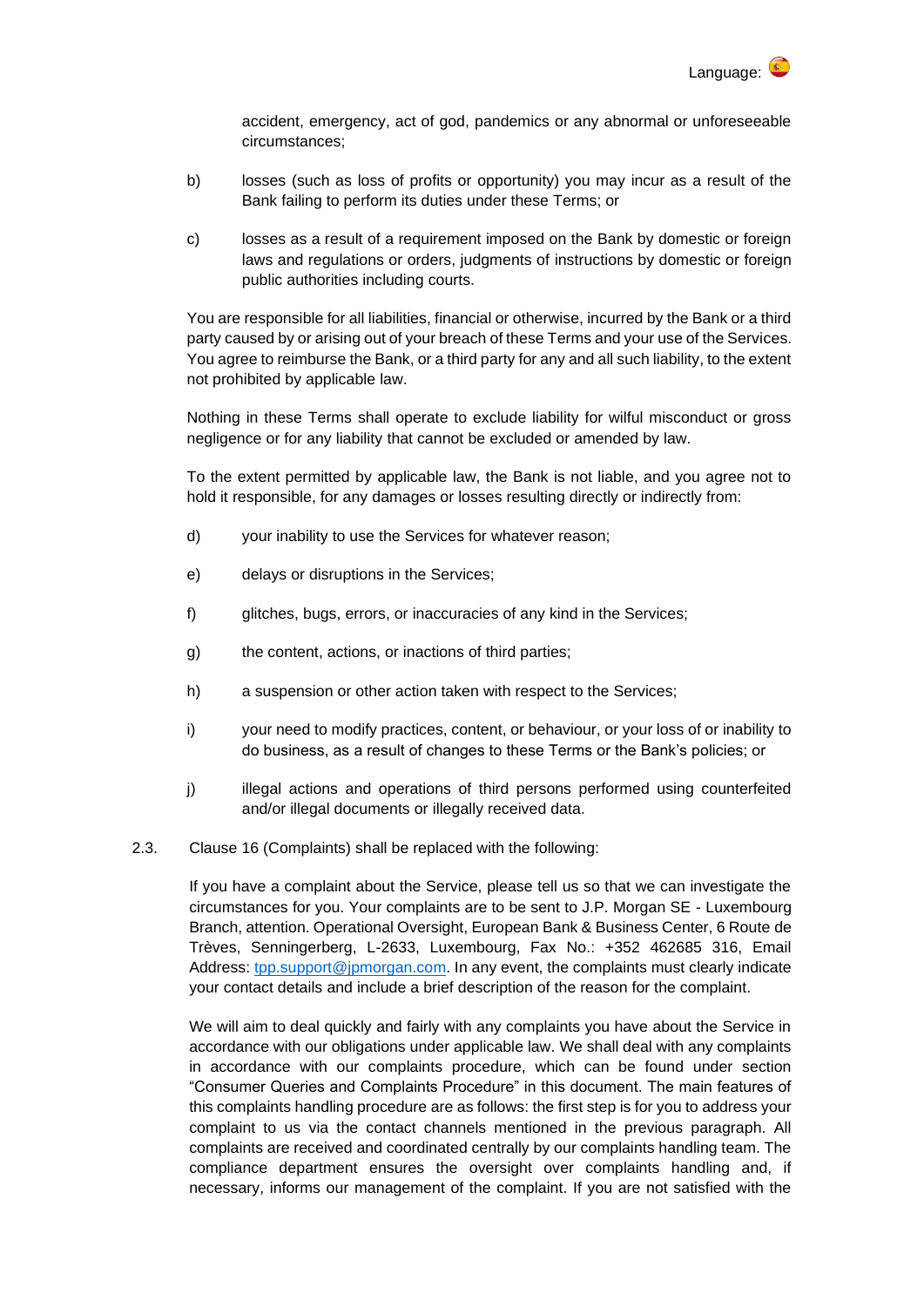

complaint handling, then as the second step, you can directly contact our management. An acknowledgement of receipt of the complaint will be sent to you within ten Business Days, unless a response to the complaint has already been sent to you in the meantime. Within one month of receipt of the complaint by us, you will receive a detailed written answer. In the case of specific circumstances or particular difficulties, the handling of a complaint may exceed one month; in this case, the reason for the delay and the date of the reply are communicated to you.

We may, however, direct you to your Payment Account Provider if your complaint relates to the services provided by them or to the Customer if your complaints relate to the product or service you have purchased.

If your complaint relates to the Service and we do not resolve or you do not receive an answer or a satisfactory answer within one month from the date on which the complaint was sent, you may refer it to the Banco de España (Bank of Spain) 48, calle de Alcalá, 28014 Madrid, España either by post or electronically (via the following link: [https://app.bde.es/psr\\_www/faces/psr\\_wwwias/jsp/op/InicioSesion/PantallaAsistenteFor](https://app.bde.es/psr_www/faces/psr_wwwias/jsp/op/InicioSesion/PantallaAsistenteForm.jsp) [m.jsp\)](https://app.bde.es/psr_www/faces/psr_wwwias/jsp/op/InicioSesion/PantallaAsistenteForm.jsp). The Bank of Spain is competent to receive complaints from you and to act as an intermediary in order to seek an amicable settlement of these official complaints. The opening of the official complaints procedure is subject to the condition that the procedure and steps set out in the previous paragraph have been completed by you. You may contact the Bank of Spain in respect of its official complaint and apply for the opening of an official complaints procedure. Further details about the Bank of Spain in its capacity of dispute resolution body and relevant forms may be found at: [https://sedeelectronica.bde.es/sede/es/menu/ciudadanos/Reclamaciones\\_\\_\\_2e85b771](https://sedeelectronica.bde.es/sede/es/menu/ciudadanos/Reclamaciones___2e85b7714582d21.html) [4582d21.html.](https://sedeelectronica.bde.es/sede/es/menu/ciudadanos/Reclamaciones___2e85b7714582d21.html)

The right to directly bring claims in court will remain unaffected.

We are not responsible for any complaints or disputes about transactions made using our payment initiation services. You should settle these with the person from whom you bought the goods or services. We are not responsible for the quality, safety, legality or any other aspect of any goods or services purchased using the payment initiation services. Remember that once you have used a payment initiation service to make a purchase we cannot cancel or stop that payment transaction.

- 2.4. The CONSUMER QUERIES AND COMPLAINTS PROCEDURE shall be replaced with the following:
	- **1.** Procedure
	- (a) To raise a query or a complaint please send an email to [tpp.support@jpmorgan.com](mailto:tpp.support@jpmorgan.com)
	- (b) A designated service personnel will receive your queries or complaints
	- (c) In case of a complaint, a complaints handling specialist will be assigned for assessment and dispositioning
	- **2.** For all queries and complaints a case will be created by the designated service personnel for tracking purposes
	- **3.** Service Level Agreement